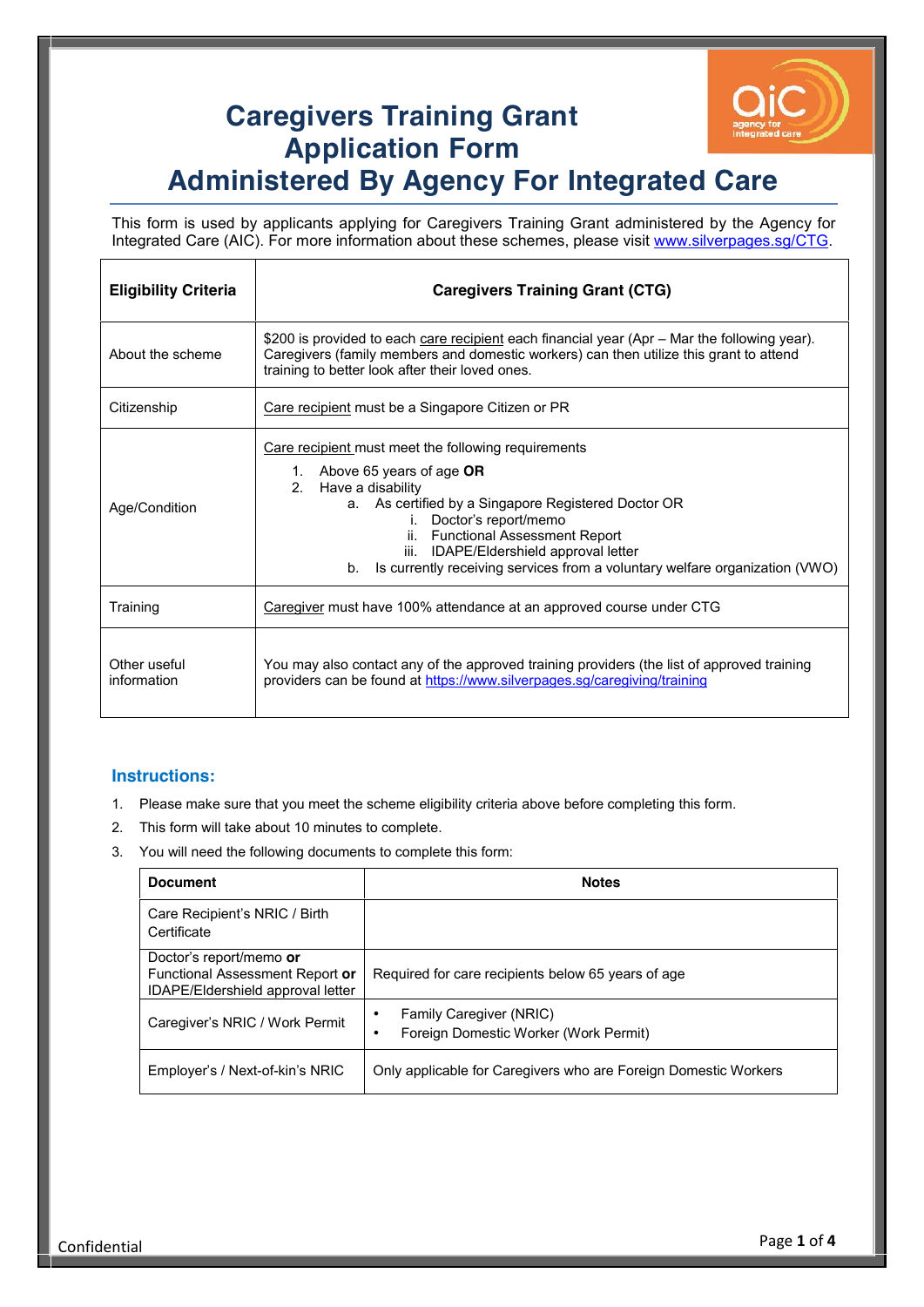| <b>SECTION A: PARTICULARS OF PARTICIPANT</b> (Fill in either A1 or A2)<br>If participant is Foreign Domestic Worker (FDW), please fill in sections A1, B and C<br>If participant is not FDW, please fill in sections A2 and C |                                                                               |  |  |  |  |  |
|-------------------------------------------------------------------------------------------------------------------------------------------------------------------------------------------------------------------------------|-------------------------------------------------------------------------------|--|--|--|--|--|
| Section A1 (continue to section B)                                                                                                                                                                                            |                                                                               |  |  |  |  |  |
| FDW Name<br>FIN/Passport No:                                                                                                                                                                                                  | Work Permit No:                                                               |  |  |  |  |  |
| Is the FDW attending the course for the purposes of the \$120 FDW Grant? □ Yes<br>$\square$ No                                                                                                                                |                                                                               |  |  |  |  |  |
| Section A2 (continue to section C)                                                                                                                                                                                            |                                                                               |  |  |  |  |  |
| Name                                                                                                                                                                                                                          | Gender<br>$\Box$ Male $\Box$ Female<br>(same as NRIC/FIN)                     |  |  |  |  |  |
| $\Box$ Singaporean $\Box$ PR $\Box$ Others (pls specify):<br>Citizenship                                                                                                                                                      |                                                                               |  |  |  |  |  |
| Relationship with:<br>NRIC/FIN No:<br>Care Recipient                                                                                                                                                                          | Date of Birth:                                                                |  |  |  |  |  |
| Email                                                                                                                                                                                                                         | Contact No:                                                                   |  |  |  |  |  |
| Address                                                                                                                                                                                                                       | Postal Code:                                                                  |  |  |  |  |  |
| SECTION B: PARTICULARS OF EMPLOYER/ NEXT-OF-KIN (Only applicable for participants who are FDW)                                                                                                                                |                                                                               |  |  |  |  |  |
| Name                                                                                                                                                                                                                          | $\Box$ Male $\Box$ Female<br>Gender<br>(same as NRIC/FIN)                     |  |  |  |  |  |
| $\Box$ Singaporean $\Box$ PR $\Box$ Others (pls specify):<br>Citizenship                                                                                                                                                      |                                                                               |  |  |  |  |  |
| Relationship with:<br>NRIC/FIN No:<br>Care Recipient                                                                                                                                                                          | Date of Birth:                                                                |  |  |  |  |  |
| Email                                                                                                                                                                                                                         | Contact No:                                                                   |  |  |  |  |  |
| Address                                                                                                                                                                                                                       | Postal Code:                                                                  |  |  |  |  |  |
| <b>SECTION C: PARTICULARS OF CARE RECIPIENT</b>                                                                                                                                                                               |                                                                               |  |  |  |  |  |
| Name                                                                                                                                                                                                                          | $\Box$ Male $\Box$ Female<br>Gender<br>(same as NRIC)                         |  |  |  |  |  |
| NRIC:<br>$\Box$ Singaporean $\Box$ PR<br>Citizenship                                                                                                                                                                          | Date of Birth :                                                               |  |  |  |  |  |
| Address                                                                                                                                                                                                                       | Postal Code                                                                   |  |  |  |  |  |
| Type of accommodation (Please tick accordingly):                                                                                                                                                                              |                                                                               |  |  |  |  |  |
| $\Box$ 1-room<br>$\square$ 2-room<br>$\square$ 3-room<br>$\square$ 4-room                                                                                                                                                     | $\square$ 5-room<br><b>OPrivate</b>                                           |  |  |  |  |  |
|                                                                                                                                                                                                                               |                                                                               |  |  |  |  |  |
| Medical Conditions (If there is more than 1, please tick accordingly):                                                                                                                                                        |                                                                               |  |  |  |  |  |
|                                                                                                                                                                                                                               |                                                                               |  |  |  |  |  |
| □ Cancer<br>$\square$ Stroke<br>$\square$ Dementia                                                                                                                                                                            | $\Box$ COPD<br>□ Heart Disease                                                |  |  |  |  |  |
| $\Box$ Others (pls specify):                                                                                                                                                                                                  |                                                                               |  |  |  |  |  |
| Disability Conditions (If there is more than 1, please tick accordingly):                                                                                                                                                     |                                                                               |  |  |  |  |  |
| □ Physical Disability<br>□ Hearing Impairment<br>□ Visual Impairment                                                                                                                                                          | $\Box$ Intellectual Disability<br>$\Box$ Autism                               |  |  |  |  |  |
| $\Box$ Others (pls specify):                                                                                                                                                                                                  |                                                                               |  |  |  |  |  |
| How did you find out about CTG? (If there is more than 1, please tick accordingly):                                                                                                                                           |                                                                               |  |  |  |  |  |
| □ Word of Mouth<br>□ Letter from AIC<br>□ Service Provider                                                                                                                                                                    | □ Singapore Silver<br>□ Social Media<br>Pages Website<br>Website eg. Facebook |  |  |  |  |  |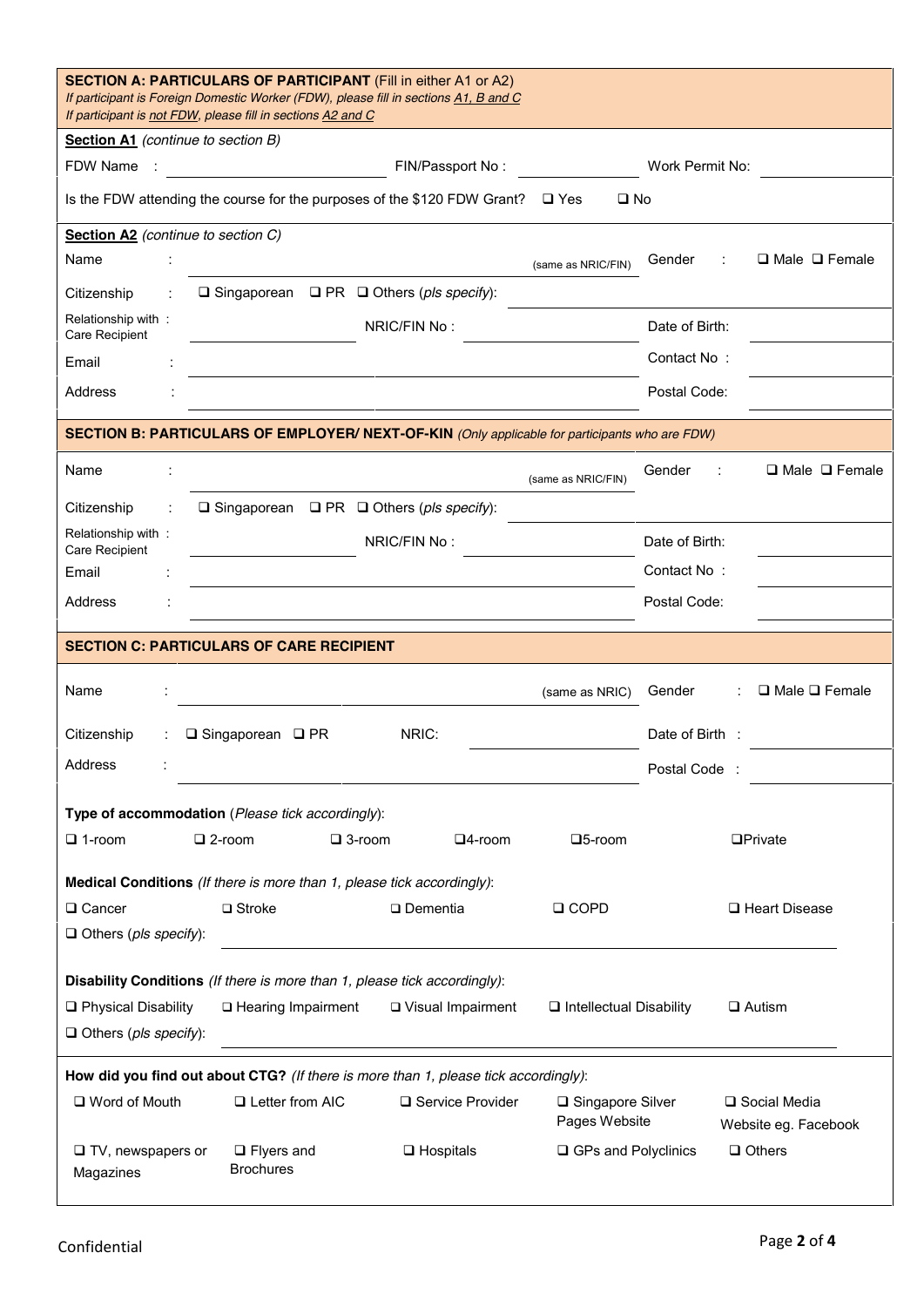| If the care recipient is below 65 years old, please fill up this section                                                                                                                                                                                                                                                                                                                                                                                                                                                               |                     |                    |                |  |  |  |  |
|----------------------------------------------------------------------------------------------------------------------------------------------------------------------------------------------------------------------------------------------------------------------------------------------------------------------------------------------------------------------------------------------------------------------------------------------------------------------------------------------------------------------------------------|---------------------|--------------------|----------------|--|--|--|--|
| Is the care recipient a member of or receiving service from any Voluntary Welfare Organisation (VWO)?                                                                                                                                                                                                                                                                                                                                                                                                                                  |                     |                    |                |  |  |  |  |
| $\square$ No (Please submit a copy of the doctor's certification stating the nature of disability)<br>$\Box$ Yes (Please complete the following verification by VWO)                                                                                                                                                                                                                                                                                                                                                                   |                     |                    |                |  |  |  |  |
|                                                                                                                                                                                                                                                                                                                                                                                                                                                                                                                                        |                     | NRIC No.           | is a           |  |  |  |  |
|                                                                                                                                                                                                                                                                                                                                                                                                                                                                                                                                        |                     |                    | (Name of VWO). |  |  |  |  |
| Verified by VWO:                                                                                                                                                                                                                                                                                                                                                                                                                                                                                                                       |                     |                    |                |  |  |  |  |
|                                                                                                                                                                                                                                                                                                                                                                                                                                                                                                                                        |                     |                    |                |  |  |  |  |
|                                                                                                                                                                                                                                                                                                                                                                                                                                                                                                                                        |                     |                    |                |  |  |  |  |
| Name & Signature & Designation                                                                                                                                                                                                                                                                                                                                                                                                                                                                                                         | Date                | Organisation Stamp |                |  |  |  |  |
| <b>COURSE DETAILS</b> (To be filled by Training Provider)                                                                                                                                                                                                                                                                                                                                                                                                                                                                              |                     |                    |                |  |  |  |  |
| Name of Training Provider                                                                                                                                                                                                                                                                                                                                                                                                                                                                                                              |                     |                    |                |  |  |  |  |
| Name of Training Programme :                                                                                                                                                                                                                                                                                                                                                                                                                                                                                                           |                     |                    |                |  |  |  |  |
| Course Reference No.                                                                                                                                                                                                                                                                                                                                                                                                                                                                                                                   |                     |                    |                |  |  |  |  |
|                                                                                                                                                                                                                                                                                                                                                                                                                                                                                                                                        |                     |                    |                |  |  |  |  |
| S\$<br>Course Fees (incl. GST)                                                                                                                                                                                                                                                                                                                                                                                                                                                                                                         | Training Date: From | to                 |                |  |  |  |  |
| <b>DISCLAIMER</b>                                                                                                                                                                                                                                                                                                                                                                                                                                                                                                                      |                     |                    |                |  |  |  |  |
| Approval of the application is subjected to the care recipient and participant meeting the prevailing eligibility criteria for the Caregiver<br>Training Grant.                                                                                                                                                                                                                                                                                                                                                                        |                     |                    |                |  |  |  |  |
| The curriculum, training materials and delivery of the course are determined at the sole discretion of the individual training provider.<br>Participants attending the training do so entirely at their own expense or risk. The Agency for Integrated Care (AIC) shall not be<br>liable for any loss or damage arising to the participants, their representatives or any third parties as a result of the training or any<br>statement or opinions given by the training provider.                                                    |                     |                    |                |  |  |  |  |
| <b>DATA PROTECTION</b>                                                                                                                                                                                                                                                                                                                                                                                                                                                                                                                 |                     |                    |                |  |  |  |  |
| I agree that the information collected above may be shared with the Government of the Republic of Singapore and any<br>1)<br>participating statutory boards and organisations approved by the Government, including the Agency for Integrated Care (AIC)<br>(henceforth known as the "Cooperating Parties):-<br>For the purpose of administering and governance of the Caregivers Training Grant;<br>a)<br>For the purpose of assisting in the evaluation of my suitability and eligibility for other Services and Schemes which<br>b) |                     |                    |                |  |  |  |  |
| includes:-<br>Any healthcare, aged care, childcare, education, social assistance and counselling services and schemes;<br>i)<br>Any form of financial assistance such as subsidies, grants, tax reliefs, vouchers or bursaries; and<br>ii)<br>Schemes operated by the Government, CPF Board or their appointed agents<br>iii)<br>For the purpose of data analysis, evaluation, and policy formulation<br>C)                                                                                                                            |                     |                    |                |  |  |  |  |
| I agree for any Cooperating Party may collect and disclose any relevant information related to the purposes stated in point 1<br>2)<br>above.                                                                                                                                                                                                                                                                                                                                                                                          |                     |                    |                |  |  |  |  |
| The above consent is provided regardless of whether the information relates to matters before on or after the date of this<br>consent.                                                                                                                                                                                                                                                                                                                                                                                                 |                     |                    |                |  |  |  |  |
| 3) I agree for the Agency for Integrated Care to contact me for matters pertaining to the training as well as other related caregiver<br>information and events.                                                                                                                                                                                                                                                                                                                                                                       |                     |                    |                |  |  |  |  |
| 4) The consent shall be governed and construed in accordance with the laws of the Republic of Singapore.                                                                                                                                                                                                                                                                                                                                                                                                                               |                     |                    |                |  |  |  |  |